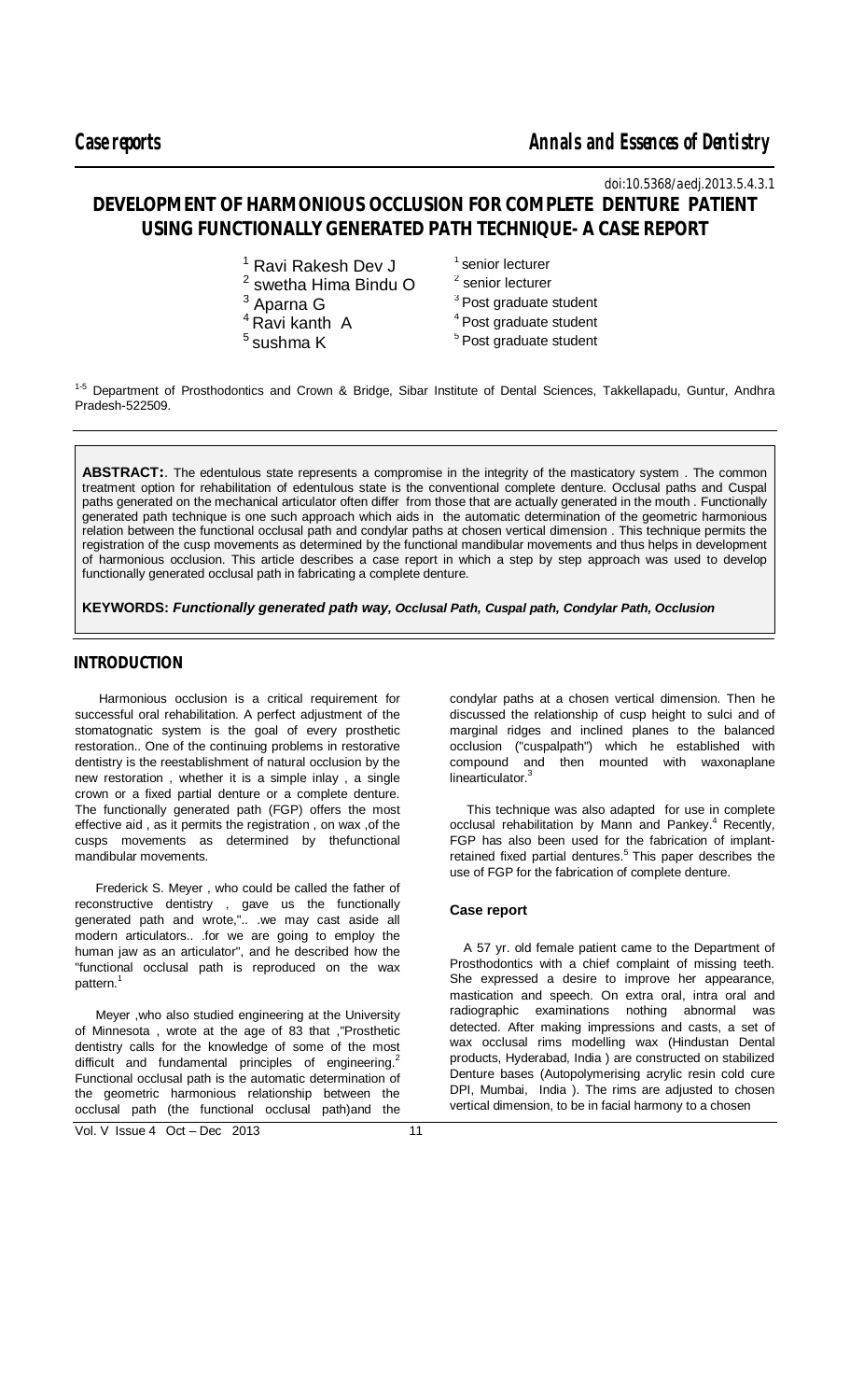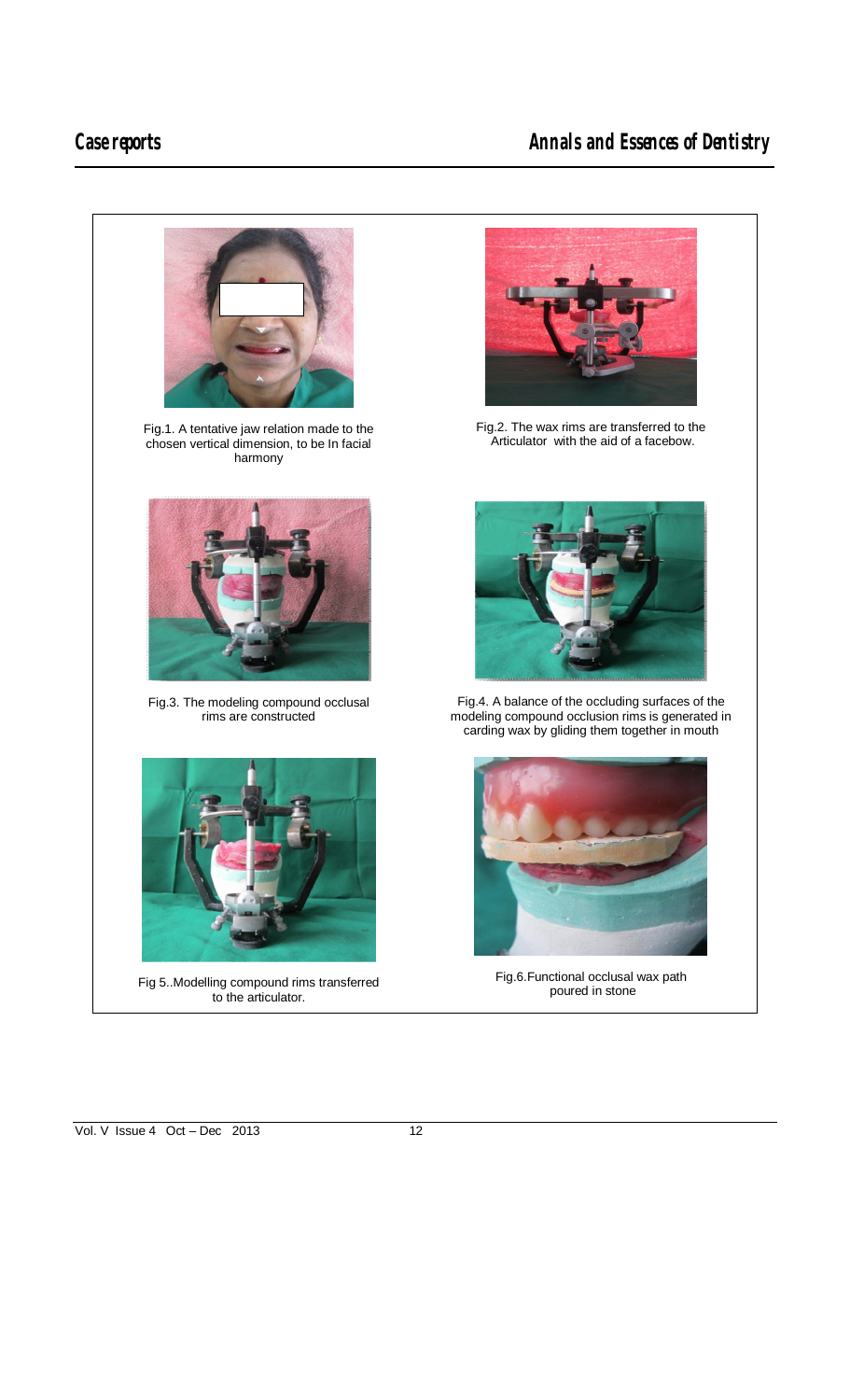$\overline{a}$ 

# Case reports **Case reports Case reports Annals and Essences of Dentistry**



Fig.8. Upper teeth are set to this marking with proper Bucco lingual relation



Fig.10.Imprints of the upper teeth in the modeling compound at chosen vertical dimension



Fig .12.The patient is asked to move the mandible in lateral movements and the path recorded.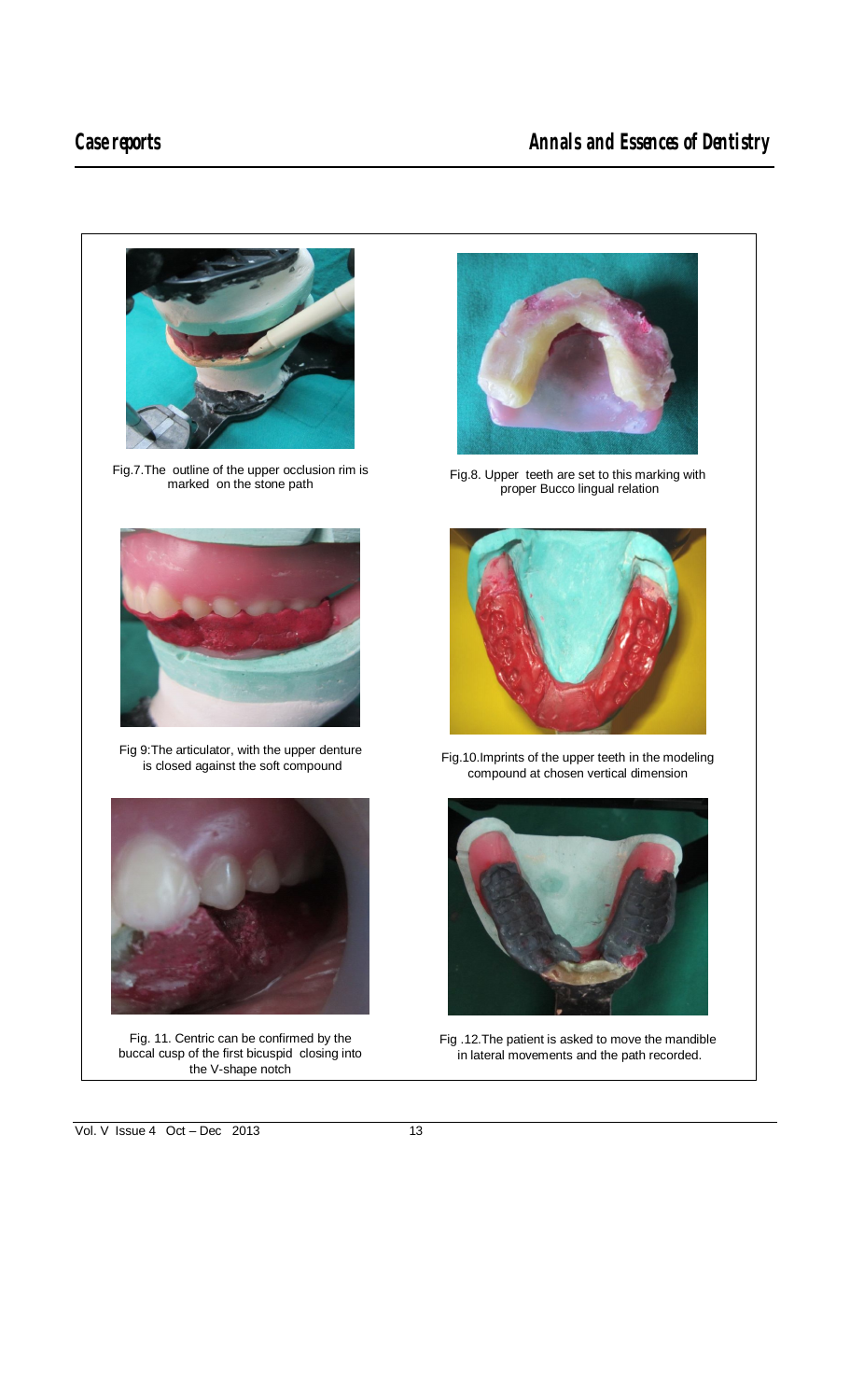$\overline{a}$ 

# **Case reports Case reports Case reports Annals and Essences of Dentistry**



relation to the upper lip line and to approach balanced occlusion in centric relation as well as in all excursive movements of the mandible **(Fig.1).** The wax occlusal rims are transferred to the semi adjustable articulator (Hanau WideVue; Waterpik Technologies Inc., Fort Collins, CO, USA )with the aid of a facebow (Hanau Spring-Bow, Waterpik Technologies, USA) **(Fig.2).** Modeling compound ( Y-Dent, MDM dental corporation, New Delhi, India) occlusal rims are constructed **(Fig.3).**

 The first fundamental procedure is to develop a balance of occluding surfaces of the modeling compound occlusal rims is generated in soft carding wax in the patients mouth **(Fig.4).**The upper and lower occlusal rims



Fig. 14. stone cuspal path is poured against The wax cuspal path



Fig. 16.The completed dentures will exhibit balanced occlusion and function in all excursions of the mandible

with their functional wax paths are stapled together and seated on the lower cast. Upper cast is removed from the articulator and reseated in the upper occlusal rim and the transfer is completed **(Fig.5).**The counter part of the upper functional occlusal wax path is poured in stone (Type IV dental stone Ultrarock, Kalabhai, Mumbai, India ) on the lower compound occlusal rim. The lower stone path to which the upper teeth are set is thus arrived at automatically and it is in geometric harmony with the condylar paths **(Fig.6).** The outline of the upper occlusal rim is marked and the upper teeth are against the stone path in their proper bucco lingual direction **(Fig.7 and Fig.8).** Upper denture is processed and it is checked against the stone path for the correction of processing errors in occlusion. Stone path is removed, remaining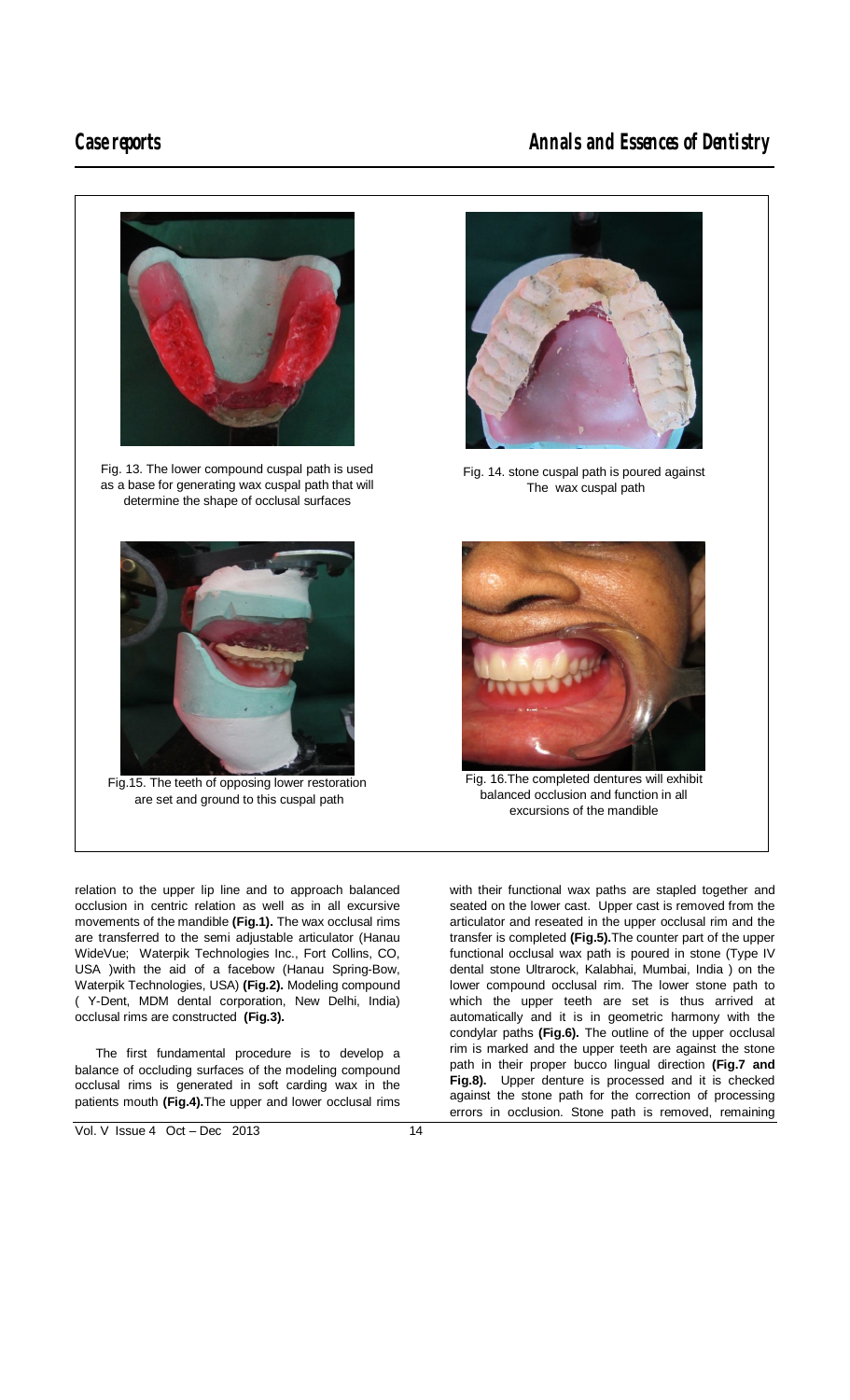$\overline{a}$ base is built up with more soft modeling compound, the articulator with the upper denture is closed against the soft compound in centric relation **(Fig.9).** This leaves the imprints of the upper teeth in the modeling compound at the chosen vertical dimension **(Fig.10).** The compound is cut down approximately 2mm below the incisal edges of upper anterior teeth so that there is no contact with the upper anterior teeth. Then this part of occlusal rim is built up in soft carding wax so that the incisal edges of upper anterior teeth rest against carding wax for the final checking of vertical dimension later.

 This is the preparatory work for determining centric relation of the mandible the maxilla when occluding surfaces are in contact. Patient is asked to move the mandible into protrusion and retrusion and to repeat these movements few times. As the patient makes these protrusive and retrusive mandibular movements, she will never move the jaw laterally and the movement will end in retrusion. This is centric occlusion. The compound is reduced to 1mm above the base of the compound ridge on the first bicuspid contact leaving a 'v' shaped depression which fits the buccal cusp of the upper bicuspid (fig xi). The lower compound rim is returned to the mouth and the patient sitting erect is asked to close her teeth. The buccal cusp of the first bicuspid should close into the 'v' shaped openings created with pinpoint accuracy on the first closure. This final checking of centric occlusion is one of the most important steps in the reconstruction work because of the part played by the automatic nerve control of the muscles of mastication. Gothic arch tracers used in dentistry add to the bulk inside and outside of the mouth and tend to make the patient conscious of our efforts which is not desirable. As a result, she might try to help out and thereby emphasize her mandibular movements. Her voluntary control on the muscles of mastication will take over the function of the automatic control, thus mislead the dentist. A soft generating wax is melted over the lower compound rim **(Fig.12 and Fig.13).** With a few lateral, protrusive excursions of the patient's mandible, the counterpart of the occlusal surfaces and the incisal edges of the upper denture teeth in function are generated automatically in wax which is in harmonious relation with the paths of the condyle in the glenoid fossa. The wax is shaped by the teeth. So, contact is maintained in all positions. The compound base with the completed wax cuspal path is placed on the articulator and a stone cuspal path is poured against the wax cuspal path **(Fig.14).** The teeth of opposing lower restoration are set and ground to this cuspal path. All occlusal surfaces of the lower teeth are ground to fit accurately against the stone cuspal path **(Fig.15).** Articulating paper is placed on the stone cuspal path marks the parts of each tooth which must be ground **(Fig.16).**

 After processing, the lower denture is replaced on the articulator the occlusal surfaces are reground to fit against the stone cuspal path. This eliminates errors due to processing. The completed dentures exhibited balanced occlusion in all functional excursions of the mandible.

### **Discussion**

 The FGP technique is simple and can produce excellent results. Because of its simplicity it is sometimes derided by those dentists who do not use it. Simplicity should not be confused with inaccuracy; the technique is capable of producing very accurate results, but it demands great care and meticulous attention to detail.<sup>6</sup>

 The described case utilized the functionally generated path technique for the fabrication of complete dentures using simple procedures which can be easily performed in a dental office without requiring specialized equipment. The functionally generated path is a method of developing accurate occlusal relationships on simple instrumentation without using a semi- or fully-adjustable articulator that has been programed to match the patient's mandibular movements.<sup>7</sup> The patient's own functional jaw movements were used to form a three-dimensional opposing cast or template. Although, this record looked somewhat bizarre, it represented the dynamics of mandibular movement and eliminated the need for an articulator capable of eccentric movements.<sup>8</sup>

 In the present case, the time taken for occlusal correction was almost negligible. This may be because the occlusal morphology was being generated directly in the patient's mouth and thus was closer to the normal anatomy of the tooth. Hence, the time taken for correction was also drastically reduced. This has a definite role to play in patient satisfaction and confidence. As with any technique, the FGP technique also has certain disadvantages. Some of the limitations of this technique are as follows

- 1. The operator needs to have a good knowledge of occlusion and of mandibular movements; otherwise it may lead to an incomplete generation of FGP.
- 2. The occlusal details are not similar to the ideal anatomical configuration although the surface is functionally ideal
- 1. 3.Patient's lacking proper neuromuscular control cannot be selected for this technique.
- 3. In patients having disharmony in occlusion (malocclusions like deep bite and crossbite) and temporomandibular joint dysfunction, the FGP technique is destined to fail.
- 4. Good laboratory support is a basic requirement, without which successful results are difficult to achieve

# **CONCLUSION**

 If the FGP technique is carefully done, only minimal occlusal adjustments are required during the clinical try-in